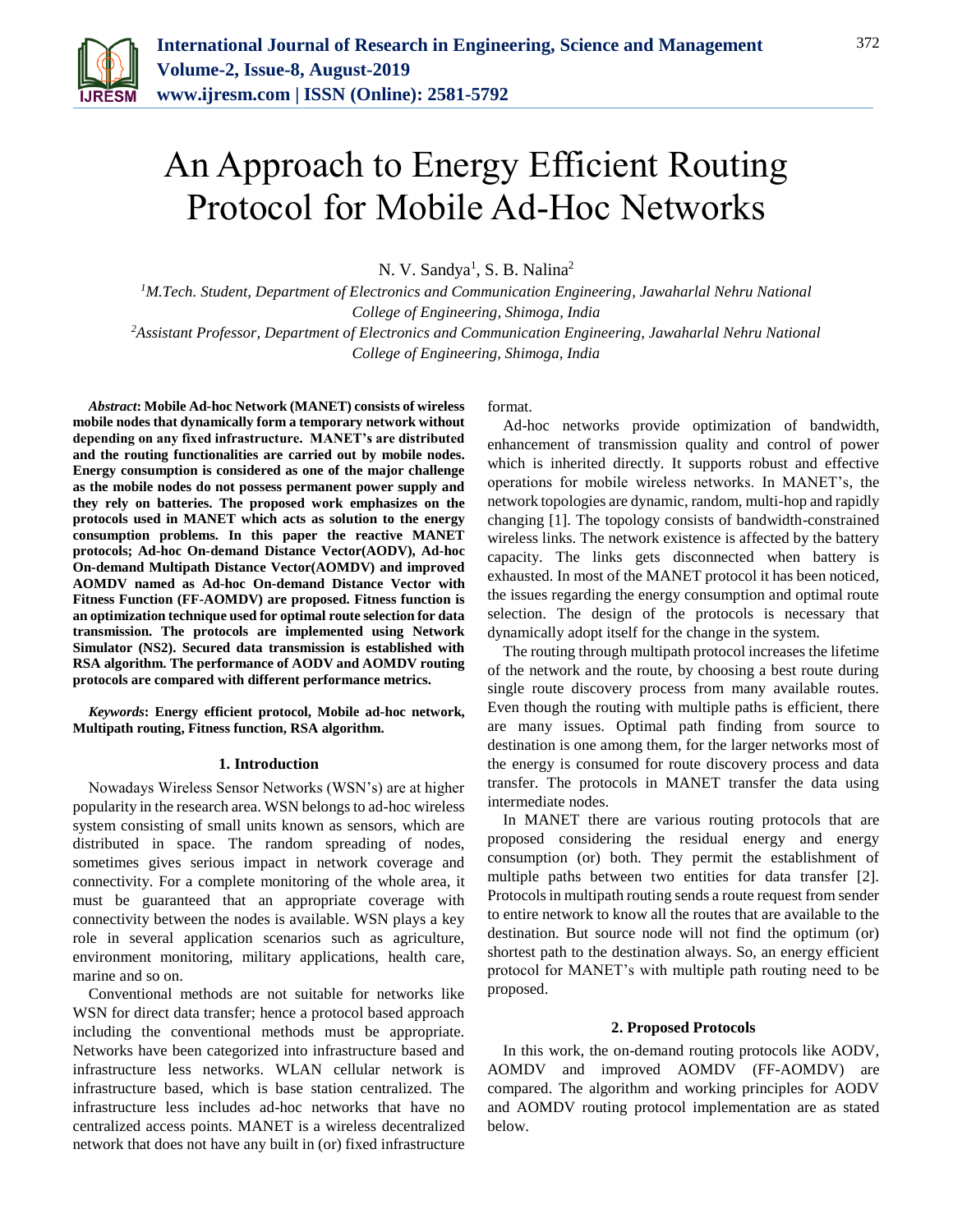

*A. Algorithm for AODV routing protocol*

- 1. Start.
- 2. If routing table contains a valid route, update the table and transfer the data to intended node. Else

Broadcast a signal to find another node in the network. If node is found, then transfer the data.

3. To check whether a node is ready for transmission (or not), the destination node sends a ready signal. Else

Maintain routes and activate the local route repair.

## *B. AOMDV protocol working principles*

It uses the process of route discovery for making the node to be disjoint. And it aims to find the routes which are disjoint with link and are loop-free. AOMDV protocol is based on destination advertised hop-count. Hop-count depends on the sequence number. The count changes if there is change in sequence number. Alternate reverse paths are examined based on the copies of route requests (RREQ's). The frequent link failures are eliminated. The selection of disjoint paths in AOMDV improves the fault-tolerance.

All the nodes in the network have a separate address and the links are two directional.

Source node initiates the RREQ and RREQ is sent to destination using the intermediate nodes. The destination node will send the reply to the starting node using multiple paths. The route with higher sequence number is used at destination. Additional paths are maintained, after advertising the lengthiest path. The block diagram for proposed system is as shown in figure 1.



Fig. 1. Proposed system block diagram

## **3. Experimental Results**

The performance of AODV and AOMDV protocols are compared based on the parameters such as number of packets sent, packets received, Packet Delay Rate (PDR), throughput, average E2E delay and normalized routing overheads are formulated and are as in table II. The energy consumption, PDR and delay for AOMDV protocol are analyzed graphically as shown below.

From the performance evaluation of AODV protocol, it is evident that for a network with 25 nodes, the amount of data sent to the received ratio is around 79.207%. PDR shown by the AODV is good, as it is a protocol used for data transfer through single path. The average network delay is quite high and average throughput is quite low. It concentrates to transfer the data over a single path at a time. The normalized routing overheads are high. The AODV performs better when used for single path routing, but designing a multipath routing protocol with same concept is a better option to improve the working efficiency.

AODV has higher routing overheads than AOMDV. As AOMDV has better performance metrics, it outperforms the AODV protocol. Energy consumption is a challenge faced by the protocols in MANET as seen for AOMDV.

The average delay and overheads are reduced. The graphical analysis of AOMDV protocol performance parameters shows that AOMDV is an improved version over the AODV protocol in the following aspects.

The figure 2 gives the comparison of proposed system with the existing in terms of PDR. It is evident from the comparison that, PDR shown by the proposed protocol is higher than the existing system. Throughput provided by the proposed protocol is very much higher than the existing, that makes the proposed more efficient as evident from graph shown in Figure 3. The energy consumed by the existing protocol decreases constantly with the simulation time, whereas the energy consumption of proposed multipath routing protocol AOMDV is implemented.

The performance evaluation of AOMDV protocol shows a PDR of 97.2922%, that makes AOMDV a highly efficient protocol. The average throughput of AOMDV for a network with 25 nodes is high, that makes the protocol the best. The energy consumption of proposed protocol is constant with the time that makes it efficient as evident from the graph shown in figure 4.

 $T<sub>1</sub>$ 

| tanie i                      |                      |                       |
|------------------------------|----------------------|-----------------------|
| Comparison of performance    |                      |                       |
| Metrics                      | <b>AODV</b> protocol | <b>AOMDV</b> protocol |
| Network size                 | 25 nodes             | 25 nodes              |
| Number of packets sent       | 606 bytes            | 2105 bytes            |
| Number of packets received   | 480 bytes            | 2048 bytes            |
| <b>PDR</b>                   | 79.207 %             | 97.292%               |
| Average throughput           | 323.18 kbps          | 572.40 kbps           |
| Average E2E delay            | 397.621 ms           | 154.461 ms            |
| Normalized routing overheads | 0.904                | 0.00                  |
|                              |                      |                       |



Fig. 2. Packet delivery ratio